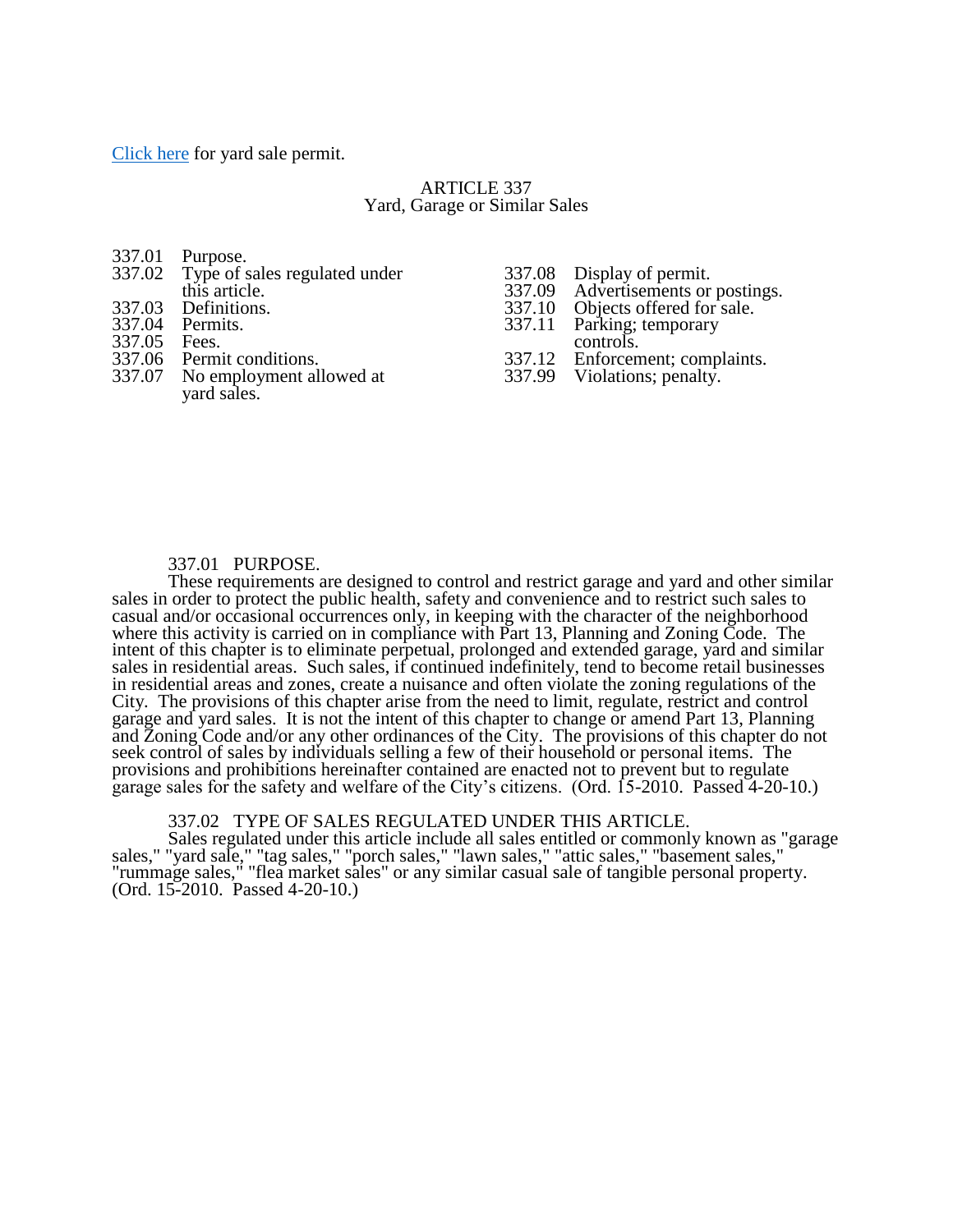### 337.03 DEFINITIONS.

As used in this article, the following terms shall have the meanings indicated:<br>(a) "Yard, garage or similar sale" means the sale or offering for sale of ne

- "Yard, garage or similar sale" means the sale or offering for sale of new, used or secondhand items of personal property, including but not limited to goods, wares, merchandise and clothing, at any one or several premises in a one block area of a neighborhood at any one time. Such sales can occur on the lawn, yard, porch, patio or in the garage, residence or other out-building of the person or persons who obtain a permit for such sale as provided by this article.
- (b) "Person" means any natural person or persons, association, partnership, firm, corporation or other entity.
- (c) "Physical address" means the United States Postal Service assigned numerical address or the property structure and shall not include the subdividing into multiple addresses or units.

The singular shall include the plural, the plural shall include the singular, and the masculine shall include the feminine.

(Ord. 15-2010. Passed 4-20-10.)

#### 337.04 PERMITS.

No person shall cause or permit any lawn, yard, garage or tag sale to take place upon any property owned, rented or otherwise used by such person without first having obtained a permit therefor. Application for such permit shall be made to the Office of Permits, Planning & Zoning of the City by the person at whose residence or other location such sale shall be held and such application shall state the name of the applicant, the United States Postal Service address of the proposed sale, the day or days on which the sale is to be held and the names and resident addresses of all other persons of premises in a block who are to contribute personal property to the sale or are participating in the sale. Such permit shall be issued by the Office of Permits, Planning & Zoning upon the filing of an application together with payment of a fee as set by resolution by the Council of the City of York. (Ord. 15-2010. Passed 4-20-10.)

337.05 FEES.

The fee for each sale shall be as follows:

- (a) First sale within a calendar year shall be free.<br>(b) Each subsequent sale up to a maximum of nin
- Each subsequent sale up to a maximum of nine per calendar year, shall be charged a fee of twenty dollars (\$20.00).  $(Ord. 15-2010.$  Passed  $4-20-10.$ )

#### 337.06 PERMIT CONDITIONS.

Every permit shall be issued under the following conditions, and failure to comply with any condition shall constitute a violation of this article and shall entitle the Office of Permits, Planning & Zoning, to declare the permit revoked, without refund of any part of the permit fee to the holder:

- (a) The sale shall be held at the location or locations stated in the application and on the permit;
- (b) The permit shall be valid for two consecutive days as stated on the permit except that the permit may specify one or two alternate "rain dates" in cases of inclement weather on one or two, as the case may be, of the dates first specified on the permit;
- (c) No sale shall commence before 7:00 a.m. and shall conclude no later than 6:00 p.m. prevailing time, on any day;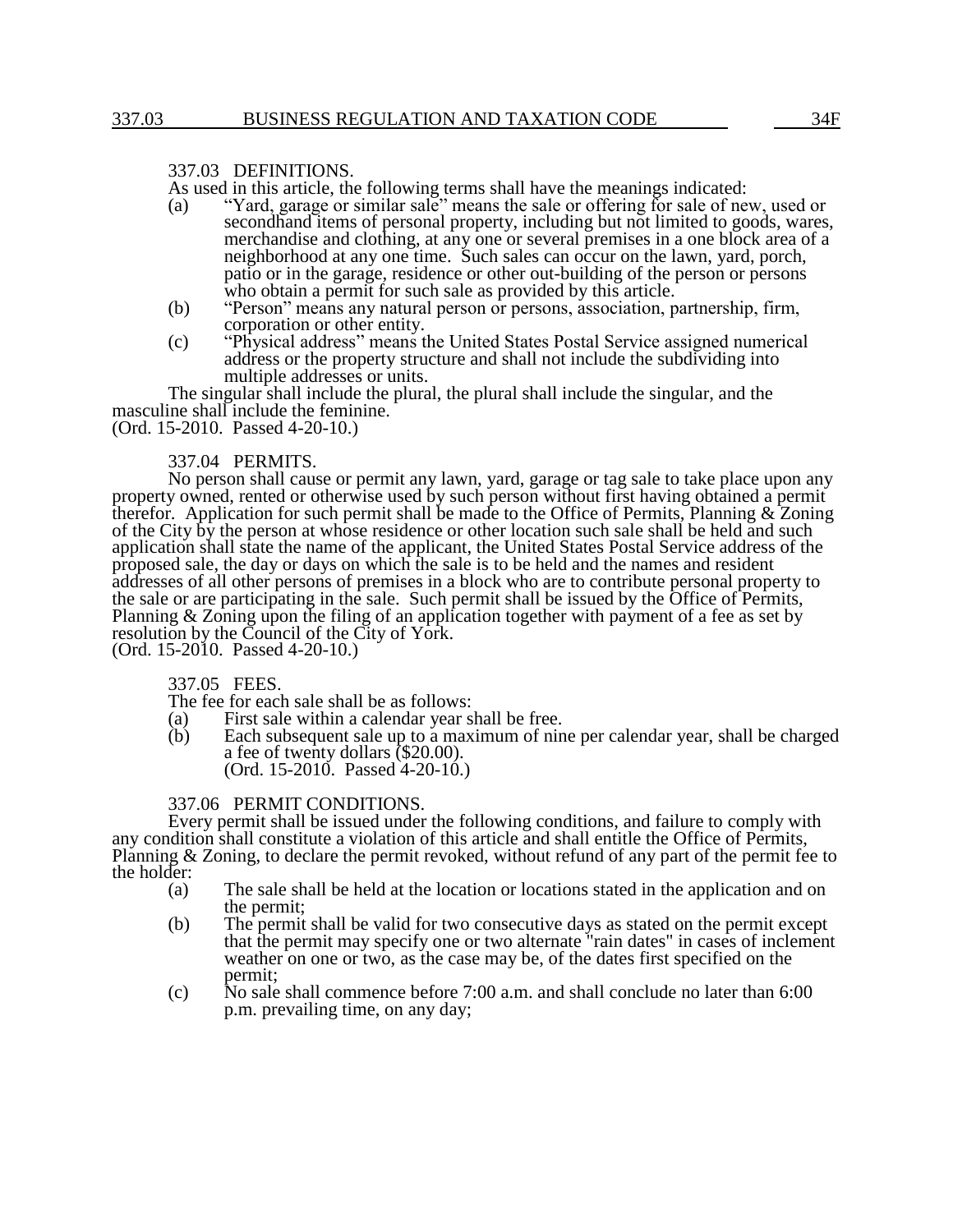| 34G | Yard, Garage or Similar Sales |  |
|-----|-------------------------------|--|
|     |                               |  |

- (d) No music, games or other entertainment or activities may be conducted at the time when and the place where the sale is held;
- (e) The owner, tenant or occupant of the premise and/or premises where the sale or activity is conducted shall be jointly or severally responsible for the maintenance of good order and decorum on the premises during the hours of such sale or activity. No such person shall permit any loud or boisterous conduct or other excessive noise to occur on such premises or permit vehicles to impede the excessive noise to occur on such premises or permit passage of the traffic on any roads or streets in the area of the premise or premises where the sale is being conducted.
- (f) Permits are issued for the United States Postal Service address of the physical address of the structure, excluding individual units, apartments, or rooms --- not a person. Example: Single family residences - maximum nine yard sales per year. Multiple tenant occupied properties maximum nine yard sales per year. (Ord. 15-2010. Passed 4-20-10.)

# 337.07 NO EMPLOYMENT ALLOWED AT YARD SALES.

Because the sale is temporary in nature and permissible in residential districts where commercial activities are not permitted, such sale shall be limited to possessions of the holder of the permit (and the other families and householders referred to in this article). It shall be unlawful to engage or employ any individual, organization or other entity to plan, arrange, conduct, promote, or supervise the sale.

(Ord. 15-2010. Passed 4-20-10.)

# 337.08 DISPLAY OF PERMIT.

The permit holder must exhibit the permit at the time of sale in full view of the public at all times. (Ord. 15-2010. Passed 4-20-10.)

### 337.09 ADVERTISEMENTS OR POSTINGS.

No notice, advertisement or directional sign pertaining to such sale shall be placed or posted:

- (a) On any post or pole used for traffic signs or signals or electrical poles;<br>(b) On the surface of any street, curb, or sidewalk; or on any City property
- $(b)$  On the surface of any street, curb, or sidewalk; or on any City property;<br>(c) Without permission of the owner or occupant of the property, anywhere
- Without permission of the owner or occupant of the property, anywhere on private property.

Upon conclusion of the time stated in the permit for the holding of such sale, the holder of the permit shall remove and take away all such notices, advertisements and directional signs not previously removed and taken away.

(Ord. 15-2010. Passed 4-20-10.)

### 337.10 OBJECTS OFFERED FOR SALE.

None of the following may be sold or offered for sale:

- (a) Anything for which a separate license is required by law or by any federal, state or municipal regulation;
- (b) Anything of an explosive, poisonous or dangerous nature.<br>(c) Any type of food.
- Any type of food.
	- (Ord. 15-2010. Passed 4-20-10.)

# 337.11 PARKING; TEMPORARY CONTROLS.

All parking of vehicles shall be conducted in compliance with all applicable laws and ordinances. Further, the Police Department may enforce such temporary controls to alleviate any special hazards and/or congestion created by any garage or yard sale. (Ord. 15-2010. Passed 4-20-10.)